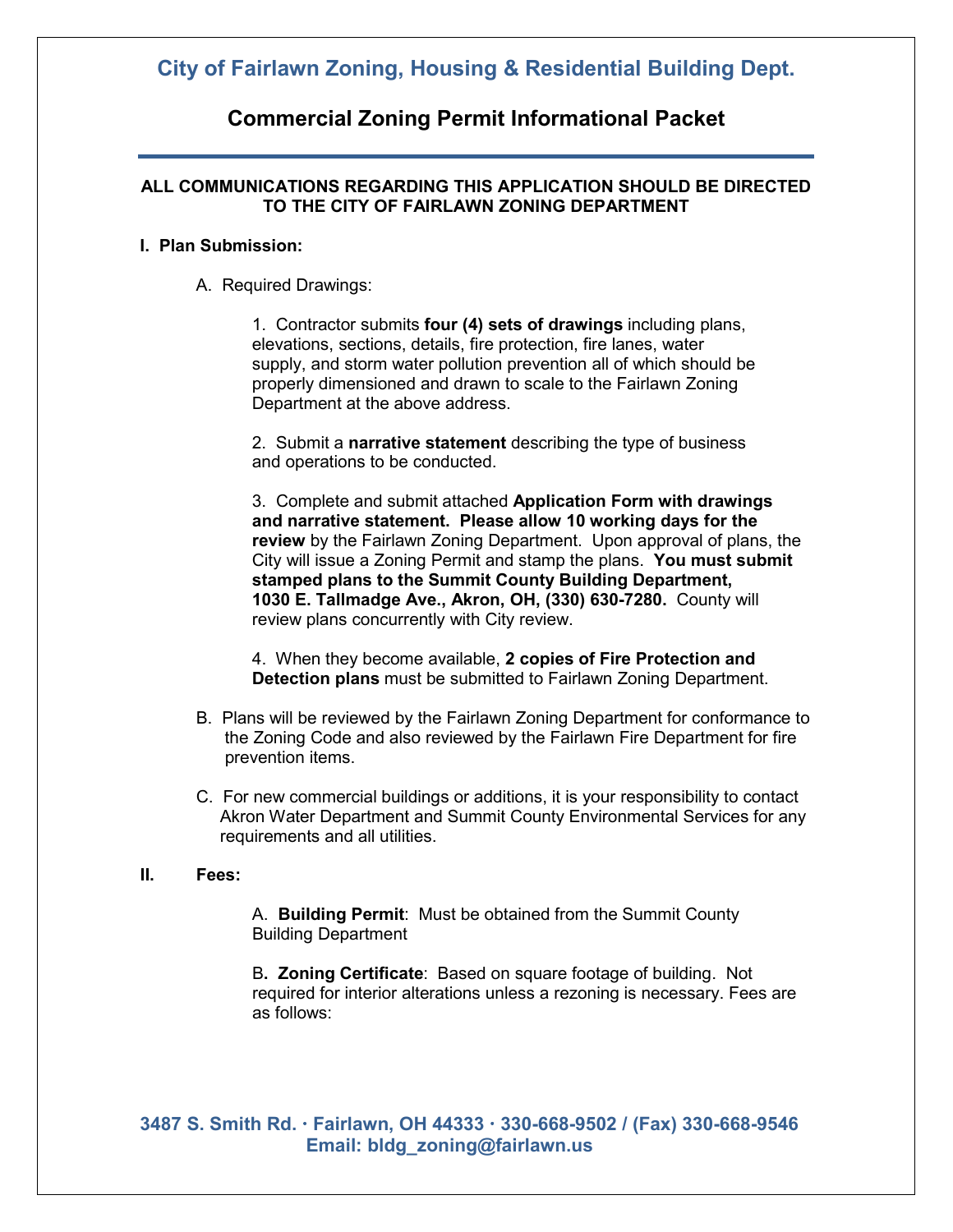## **City of Fairlawn Zoning, Housing & Residential Building Dept.**

### **Commercial Zoning Permit Informational Packet**

**Four or more family residence:** \$100.00 +\$0.10 per sq. ft.

**Additions, Alterations, Razing of Commercial Property:** .10 per sq. ft. (\$200.00 minimum)

### **B-1, B-2, B-3, B-4, B-4A New Commercial Construction:**

- $$200 + .10$  per sq. ft. for 1<sup>st</sup> 10,000 sq. ft.
- \$200 + .09 per sq. ft. for over 10,000 sq. ft. to 30,000 sq. ft.
- \$200 + .08 per sq. ft. for over 30,000 sq. ft.

### **(All measurements taken along outside perimeter of such structure)**

- C. **Street Cleaning Bond**: \$2,050.00 (\$2,000.00 Bond & \$50.00 Non-Refundable Fee)
- D. **Street Opening Bond**: \$10-\$100/sq ft, minimum of \$1,000-\$2,000, maximum of \$5,000-\$10,000 & \$50 non-refundable fee (based on type of opening)
- E. **Landscaping Bond**: 110% of the landscape contract price (Example: if landscaping is \$50.00, the bond is \$55.00)
- F. **Storm Water Pollution Prevention Plan Performance Bond:** 120% of the project engineer's approved storm water estimate.
- G. **Storm Water Pollution Prevention Plan Maintenance Bond:** 25% of the project engineer's approved storm water estimate.
- H. **Capital Reimbursement Fee and Sewer Tap In**: Will be calculated by the City Engineer for each development. (\$1000.00 minimum)
- I. **Bond Refunds**: Street Cleaning, Street Opening, Storm Water Performance Bond and Landscaping Bonds will be returned after a final inspection has been done and all work has been satisfactorily completed. To apply for the refund, you must send a letter requesting the refund along with the original bonds to:

Fairlawn City Hall, Building Department 3487 S. Smith Road Fairlawn, Ohio 44333

The Storm Water Maintenance Bond will be returned three (3) years after final inspection, assuming no corrective measures have been undertaken by the City Engineer.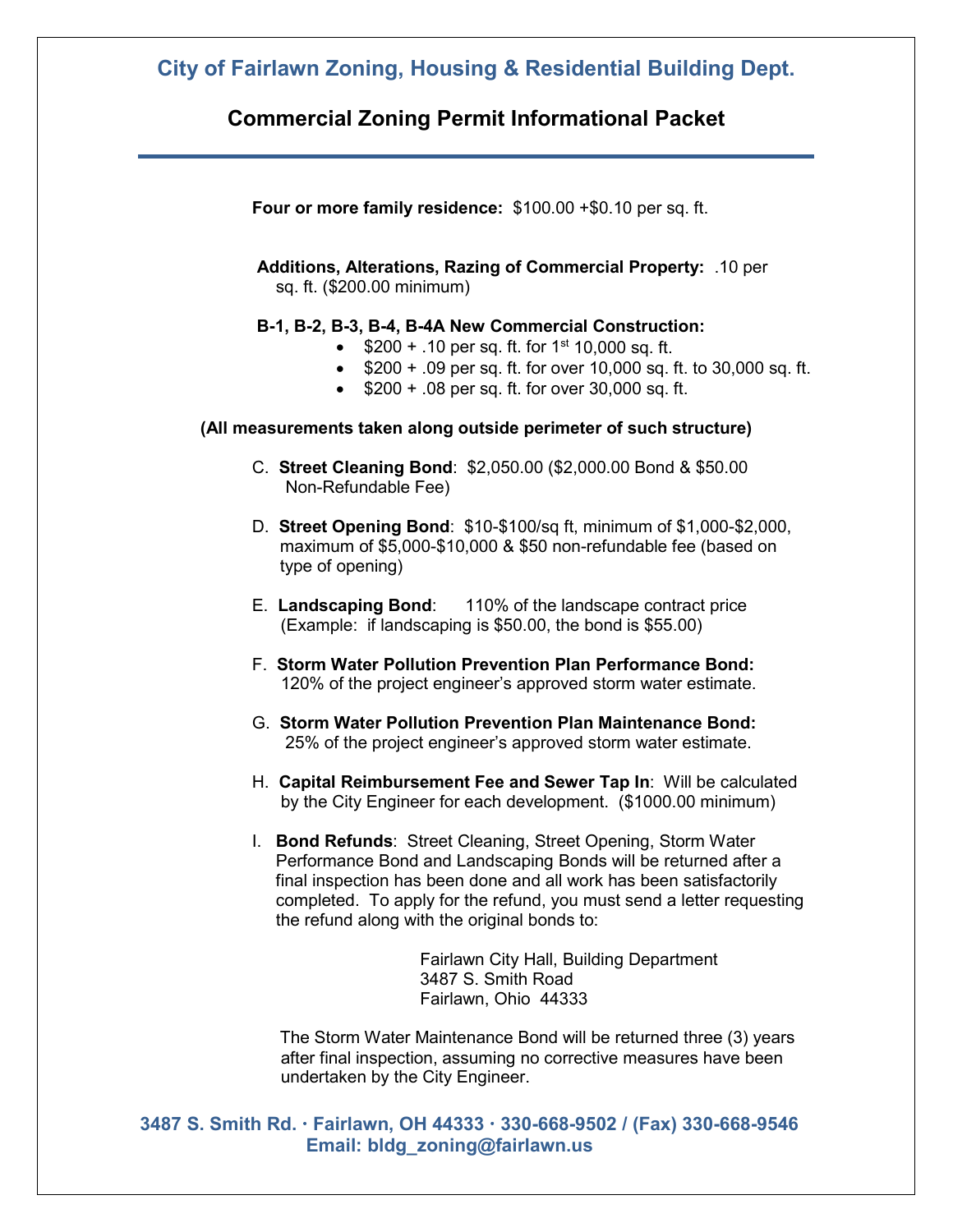# **City of Fairlawn Zoning, Housing & Residential Building Dept.**

## **Commercial Zoning Permit Informational Packet**

- J. A \$160.00 fee shall be paid to the Fairlawn Zoning Department and upon satisfactory completion of the above items, and an Occupancy Certificate is approved by Summit County, a Zoning Use Permit shall be issued. This is the only permit required for tenant build-outs without a rezoning.
- K. Projects begun prior to a zoning permit being issued for any structure other than 1 to 3 unit residential dwellings, shall cost 300% of the applicable fee provided in this section.
- L. Fees and procedures are subject to change without notice.

#### **III. Inspections:**

All building inspections are done by the Summit County Building Department and/or City of Fairlawn Departments as required.

### **IV. Occupancy:**

When the structure has been approved for occupancy by the Summit County Building Department, the Fairlawn Zoning Department and Fairlawn Fire Department will then conduct a final inspection to verify the proper use of structure according to the City's Zoning Code and Fire Code. Call Fairlawn Zoning and Fire Departments a minimum of seven (7) days prior to occupancy to schedule inspections. Upon satisfactory completion, a Zoning Use Certificate will be issued and occupancy can take place.

### **Items to be inspected by the City include, but are not limited to:**

- 1) Requirements of the City Codified Ordinances are in compliance, i.e.,
	- a. Exit Lights
	- b. Emergency Lights
	- c. 911 Registration
	- d. Fire Extinguishers in place
	- e. SWPPP periodic inspections.
- 2) Address numerals are installed
- 3) Fire lanes, when required, are marked on the site
- 4) Parking requirements
- 5) Landscaping as required
- 6) The requirements of the City Planning Commission, when applicable, shall be completed
- 7) All requirements established by the Fairlawn City Council
- 8) Two (2) sets of As Built Plans shall be filed with the Fairlawn Zoning **Department**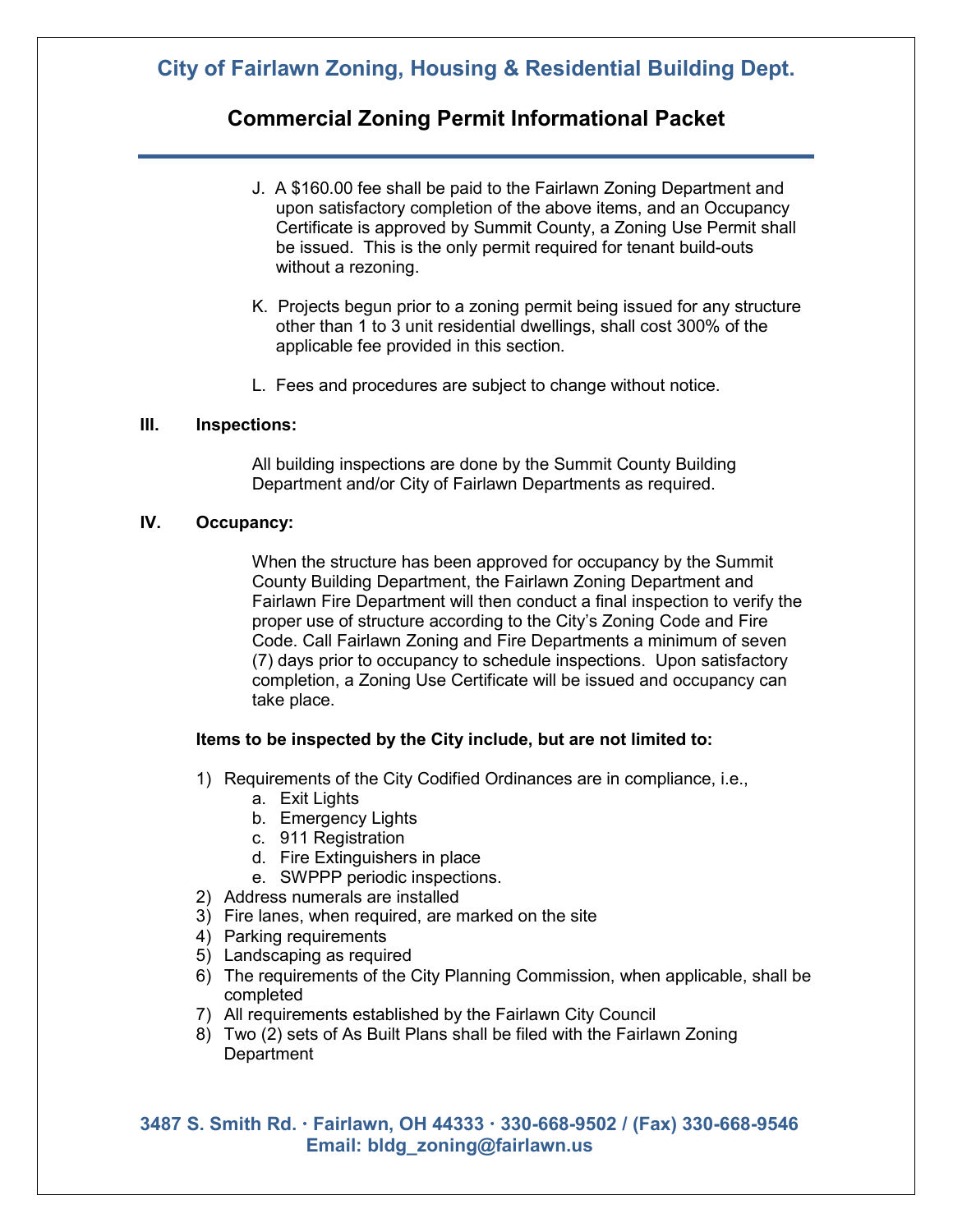# **City of Fairlawn Zoning, Housing & Residential Building Department**

## **Commercial Zoning Permit Application**

| Estimated number of new permanent employees to be added by the project: ____________________________ |  |
|------------------------------------------------------------------------------------------------------|--|
|                                                                                                      |  |
|                                                                                                      |  |
|                                                                                                      |  |
|                                                                                                      |  |
|                                                                                                      |  |
|                                                                                                      |  |
|                                                                                                      |  |
|                                                                                                      |  |
|                                                                                                      |  |

| <b>Check Appropriate Floors</b>      | <b>Square Footage Per Floor</b> |
|--------------------------------------|---------------------------------|
| <b>Basement</b>                      |                                 |
| <b>First Floor</b>                   |                                 |
| Second Floor                         |                                 |
| <b>Total Square Footage</b>          |                                 |
| <b>Estimated Cost of Landscaping</b> | \$                              |
| <b>Estimated Cost of Project</b>     | \$                              |

Four (4) sets of plans must be included with this application along with a narrative statement describing type of business and operations to be conducted. The undersigned (if not property owner) hereby states that authority has been granted by the owner to apply for this permit. The undersigned shall comply with all rules and regulations of the City of Fairlawn, the adopted zoning codes, and the laws of the State of Ohio. Further, all work shall be conducted in a workmanlike manner. Please allow 10 days for review of this application.

**Non- Compliance** - **Any project begun prior to a zoning permit being issued shall be subject to an additional 300% of the applicable fee. Work required by emergency repairs shall be exempt from this fee provided the person applies for the permit within seventy- two (72) hours of initiating the emergency repairs.** 

| <b>Applicant Signature</b>  | Date  |
|-----------------------------|-------|
| <b>Print Applicant Name</b> | Phone |
| Email Address:              | Fax   |